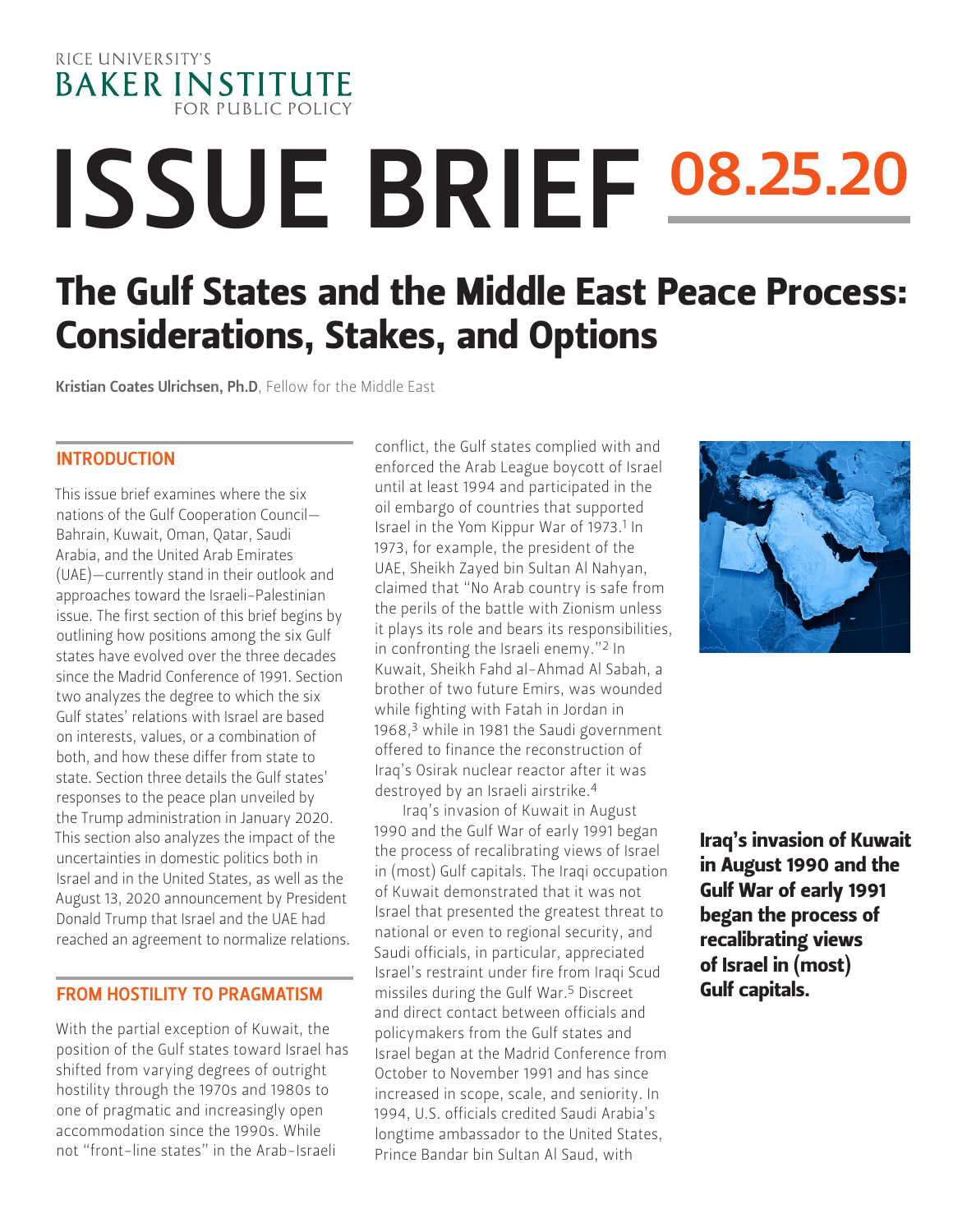lobbying for the Gulf states' lifting of the secondary boycott of entities that trade with Israel.6 Also in 1994, Oman became the first Gulf state to host an Israeli delegation for a post-Madrid working group meeting, as well as the first Gulf state to host a visit by an Israeli prime minister, Yitzhak Rabin.7

Since the mid-1990s, Oman has hosted the Middle East Desalination Research Center (MEDRC). A product of the multilateral working group on water resources, the MEDRC is today the only surviving organization established by decisions made in the Oslo Accords of 1993 and 1995. The MEDRC has become a model of cooperation in shared research and capacity-building between Israel and Arab states and has also supported multi-track diplomacy by enabling and facilitating professional and diplomatic interaction.8 A generation later, in 2009, the headquartering of the newly created International Renewable Energy Agency (IRENA) in Abu Dhabi provided further opportunities for such engagement around "apolitical" and technocratic issues of mutual importance to Israel and the Gulf states. Israel, which has been a member of the organization since its launch, supported the Emirati bid to host IRENA and in 2015 opened a permanent office in the UAE to house the Israeli mission accredited to IRENA.9

What changed after 2011 was the Arab Spring upheaval that redrew threat perceptions and geopolitical interests in key regional capitals around a shared interest in combating the perceived spread of Iranian influence and political Islam in the Middle East. At the macro-level, this realignment was strongest in Saudi Arabia, the UAE, and Bahrain and coincided with a growing sentiment that the Palestinian issue was no longer the defining fault-line of regional politics in the twenty-first century. As security interests converged, new forms of (tacit) cooperation emerged, such as the sharing of surveillance technology and the coordination of messaging during the Iran nuclear negotiations.10 Officials in Riyadh, Abu Dhabi, and Jerusalem felt cut out of the negotiating process and expressed reservations at the separation of the

nuclear file from the wider issue of Iran's regionally destabilizing policies.11 Contacts between Saudi, Emirati, and Israeli officials became more visible, higher-level and more frequent once the Trump administration entered the White House in January 2017 and made public its intent to leave the Joint Comprehensive Plan of Action.12

#### GULF-ISRAEL RELATIONS TODAY

The shift in attitude among ruling elites in Gulf states toward Israel is to some extent a result of generational change and the rise to prominence of a younger cadre of leaders for whom the wars of 1948, 1956, 1967, and 1973 are no longer a visceral personal experience. The pragmatic engagement of the current crown prince of Abu Dhabi, Sheikh Mohammed bin Zayed Al Nahyan, differs markedly from the (above-noted) ardent stance of his father, Sheikh Zayed. The same can be said of the current crown prince of Saudi Arabia, Mohammed bin Salman Al Saud, whose criticism of the Palestinians during his March 2018 visit to the United States may have surprised his father, King Salman, who counted his leadership of the Popular Committee for Assisting the Palestinian Mujahideen among his many roles in his six decades in public life.13

Age, however, is not the sole determinant. Aging leaders in Bahrain (King Hamad bin Isa Al Khalifa) and Oman (the late Sultan Qaboos bin Said Al Said) were among the most open—in different ways and for different reasons—to engaging with Israeli counterparts. In Qatar, the 2013 handover from Father Emir Sheikh Hamad bin Khalifa Al Thani to his 33-year-old son, Sheikh Tamim bin Hamad Al Thani, led only to a change in style, not substance, of Qatar's pragmatic relationship with Israel and the Palestinian issue. Kuwait's often populist National Assembly makes it likely that the Kuwaiti leadership will continue to oppose normalization with Israel, absent a comprehensive peace settlement, after the 91-year-old Emir Sabah al-Ahmad Al Sabah, a staunch and lifelong defender of the Palestinian cause, passes from the scene.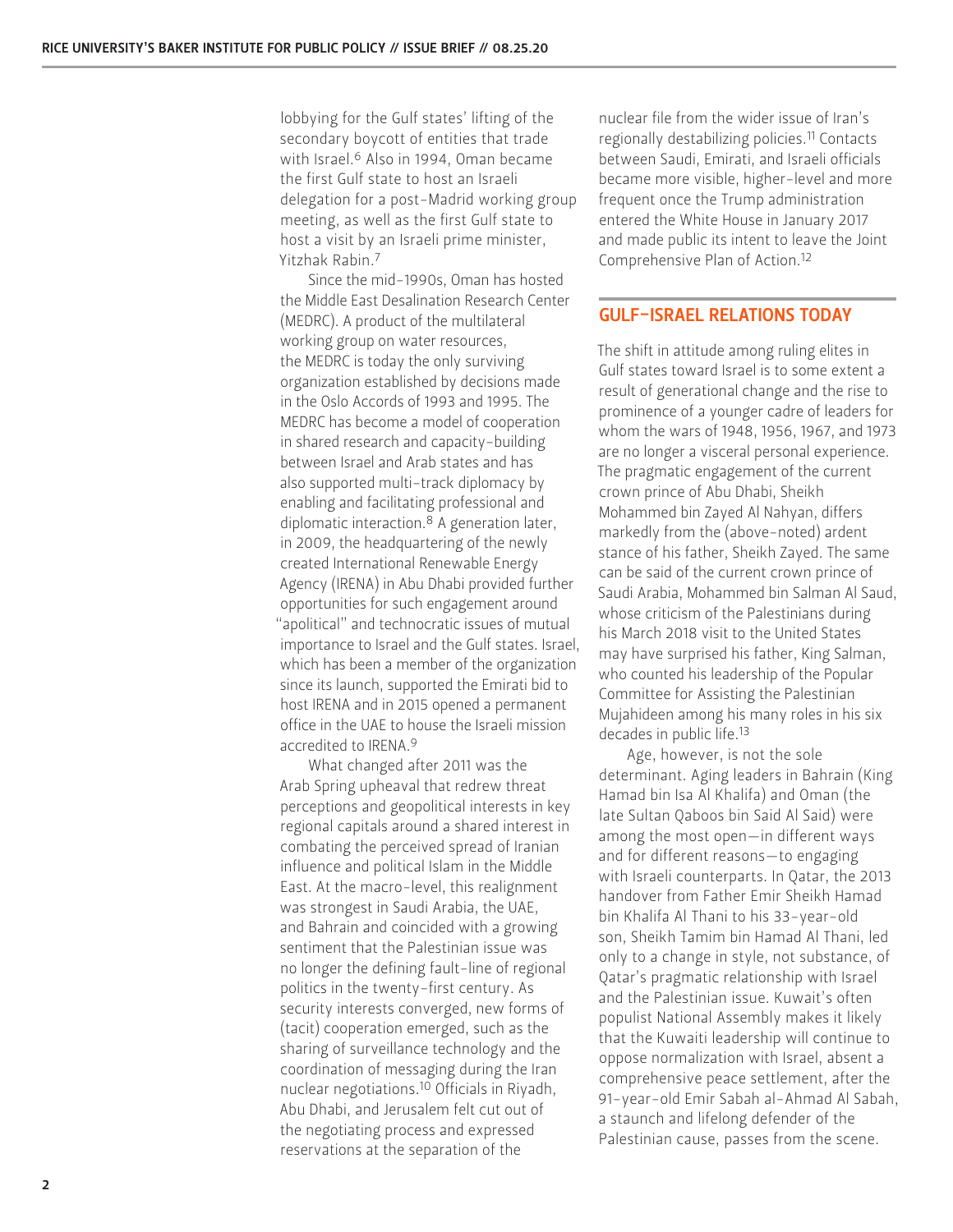Leaders in each of the Gulf states instead base their decision on whether (or not) and how to engage with Israel on a set of primarily domestic considerations that are best examined on a case-by-case basis. Oman has hosted visits by three Israeli prime ministers (Shimon Peres in 1996 and Benjamin Netanyahu in 2018, in addition to Rabin's already-noted visit in 1994) as well as an Israeli trade office in the 1990s.14 Qatar also hosted an Israeli trade office in the 2000s and visits by senior Israeli officials, including Shimon Peres in 1996 (as prime minister) and 2007 (as vice prime minister) and Foreign Minister Tzipi Livni in 2008.15 In 2012, Emir Hamad became the first head of state to visit Gaza since Hamas secured control of the territory in 2007, while under Emir Tamim, Qatar has provided humanitarian and financial support to Gaza in coordination with Israeli officials. In February 2020, the head of Mossad, Yossi Cohen, visited Doha to request that Qatar continue its monthly cash transfers that enable the payment of civil service salaries and the provision of aid to impoverished families in Gaza.16

While Oman and Qatar have prioritized low-level trade and pragmatic diplomatic engagement with Israel, the decade since the Arab uprisings began in December 2010 has witnessed a geopolitical realignment that provides the context for the greater formalization of links between Israel and Saudi Arabia and the UAE. For decades, the "official" Saudi position vis-à-vis the peace process was encapsulated in the Fahd Plan of 1981 and the Arab Peace Initiative unveiled by Crown Prince (later King) Abdullah in 2002. Both plans put forward proposals for Arab recognition of Israel in return for Israeli withdrawal from occupied Arab territory, but, whereas Fahd's plan faced stiff resistance from Hafez al-Assad's Syria, the Abdullah initiative was endorsed unanimously by the Arab League at its 2002 summit.17 In April 2018, amid the controversy over the U.S. embassy's move to Jerusalem, King Salman followed the example of his two predecessors as he labeled an Arab League summit hosted by Saudi Arabia as the "Jerusalem Summit" and restated Saudi opposition to unilateral

Israeli (and U.S.) actions that contravened internationally agreed positions.18

Since about 2015, commentary in Saudiowned pan-Arab media outlets has often placed greater emphasis on shared security and geopolitical interests (if not values), while official and nonofficial dialogue between Saudi and Israeli officials not only has become more open, but has also been covered by local media. An example was the visit of a "delegation" of Saudi academic and business figures to Israel in July 2016 led by a retired general, Anwar Eshki, who had developed a channel of communication, via multiple Track II meetings, with Dore Gold, the director general of Israel's Ministry of Foreign Affairs and a trusted confidante of Prime Minister Netanyahu. Unlike previous meetings, Eshki's visit was covered by Saudi as well as Israeli media, and, in an interview with the Tel Aviv-based newspaper *Yedioth Ahronoth*, Eshki asserted that "circumstances have changed" in the geopolitics of the Middle East.19

Like Saudi Arabia, the UAE has drawn closer to Israel in regional geopolitics and security, but the Emirati leadership has felt freer to express and pursue closer ties than their Saudi counterparts, who remain cautiously mindful of their role as Custodians of the Two Holy Mosques (of Islam). Trade between the UAE and Israel has multiplied in recent years and is conducted mostly through intermediary companies and focused primarily on agricultural and medical technologies and security and communications systems.20 In 2016, Abu Dhabi installed an emirate-wide surveillance system, Falcon Eye, developed by a company owned by an Israeli businessman, and UAE entities are believed to have utilized software and cybersecurity products developed by Israel-based technology companies.21 Coordination in other sectors also expanded, and in the months preceding the August 2020 declaration on the normalization of ties, the UAE and Israel announced plans to work together on research technology to combat Covid-19.22

Along with Bahrain, the UAE has also developed a values-based form of outreach based on interfaith dialogue and religious tolerance that has added an additional

Like Saudi Arabia, the UAE has drawn closer to Israel in regional geopolitics and security, but the Emirati leadership has felt freer to express and pursue closer ties than their Saudi counterparts.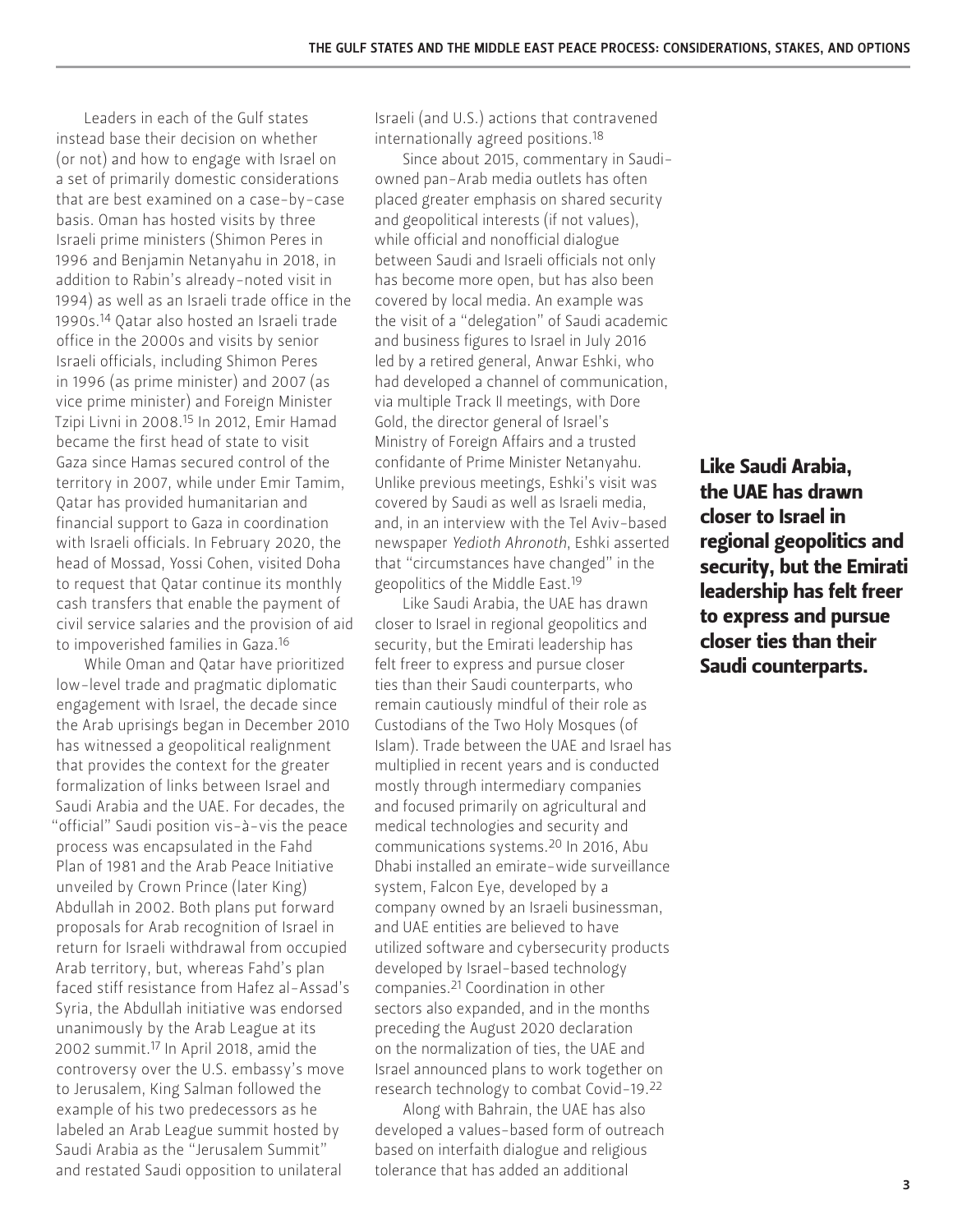Regardless of what may or may not occur in U.S. and Israeli politics in the final months of 2020, there is demonstrably a greater willingness in (most) Gulf capitals to work with Israel.

layer to the alignment of interests. As tools of "soft power," the Emirati and Bahraini initiatives send a message of moderation to an international audience that, in part, deflects from and obscures the domestic crackdowns on Islamists (in the UAE) and a primarily Shia-led political opposition (in Bahrain). Since 2014, Abu Dhabi has hosted an annual Forum for Promoting Peace in Muslim Societies attended by Christian, Jewish, and Muslim faith leaders. The December 2019 summit released the *New Alliance of Virtue* that affirmed the shared values of the three Abrahamic faiths and enshrined those values in a charter based on tolerance and religious freedom.23 Also in 2019 the UAE made history by welcoming the first papal visit to the Arabian Peninsula, as Pope Francis paid a high-profile visit that included a public mass before an audience of 135,000 in Abu Dhabi.24

Bahrain is home to the only surviving indigenous Jewish community in any of the Gulf states, and its leaders have been among the most prominent and vocal in calling for a paradigm shift in the region's relationship with Israel. A July 2009 op-ed in the *Washington Post* by Crown Prince Salman bin Hamad Al Khalifa called for fresh thinking on Arab-Israeli issues and direct communication between the leaders and people of the regions. In writing that "peace will bring prosperity," the crown prince anticipated by almost exactly 10 years the theme and title of the "Peace to Prosperity" economic conference that took place in Bahrain in June 2019 as part of the Trump administration's push for a new approach to the peace process.25 By the time of the 2019 conference, Bahrain's King Hamad had gone on record opposing the Arab boycott of Israel (in 2017), while Bahrain's foreign minister, Sheikh Khalid bin Ahmed Al Khalifa, had done the same over Israel's right to defend itself (against Iran in 2018).26

Kuwait remains the regional outlier, although a 2008 U.S. diplomatic cable released by WikiLeaks asserted that a senior member of the ruling Al Sabah family had been entrusted with "maintaining a discreet and confidential liaison relationship with a dual national Israeli representative based elsewhere in the Gulf."27

### THE TRUMP PLAN AND THE ABRAHAM ACCORD

The cautious responses by officials in all Gulf states to the Trump administration's attempts since 2017 to push forward its own approach to the peace process have been tempered, in part, by the desire to avoid a rupture with this most transactional and unconventional of recent U.S. presidencies. The strong economic focus of the initiative that Trump tasked his senior advisor (and son-in-law) Jared Kushner to draw up, led the administration to identify the Gulf states as partners to a peace deal. In addition, the White House appeared to have settled on an "outside-in" process that focused on normalizing Arab-Israeli relations rather than advocating for an Israeli-Palestinian agreement in the first instance.28 This approach was manifest in the "Peace to Prosperity" conference that took place in Bahrain in June 2019 as the economic component of the vision for peace that Trump later unveiled at the White House in January 2020, with the Bahraini, Emirati, and Omani ambassadors in attendance, and in the August 2020 agreement to normalize UAE-Israel relations brokered by the Trump administration.29

Officials in Gulf capitals responded to the January 2020 peace plan, officially entitled *Peace to Prosperity: A Vision to Improve the Lives of the Palestinian and Israeli People* and launched by Trump at a press conference with Prime Minister Netanyahu without any Palestinian representatives present, in careful and measured tones. While there was some appreciation that a new approach to the decades-old peace process was required, officials in Gulf capitals gave qualified support to the Trump administration's willingness to think outside the box, albeit not to the specific proposals contained in the plan, and reiterated the call for direct negotiations between Israelis and Palestinians.30

Officials in Gulf capitals additionally expressed some concern that they could be asked or expected to foot a large part of the bill of the economic component of any successful peace initiative, which might, in part, explain why there was little followthrough to the June 2019 conference in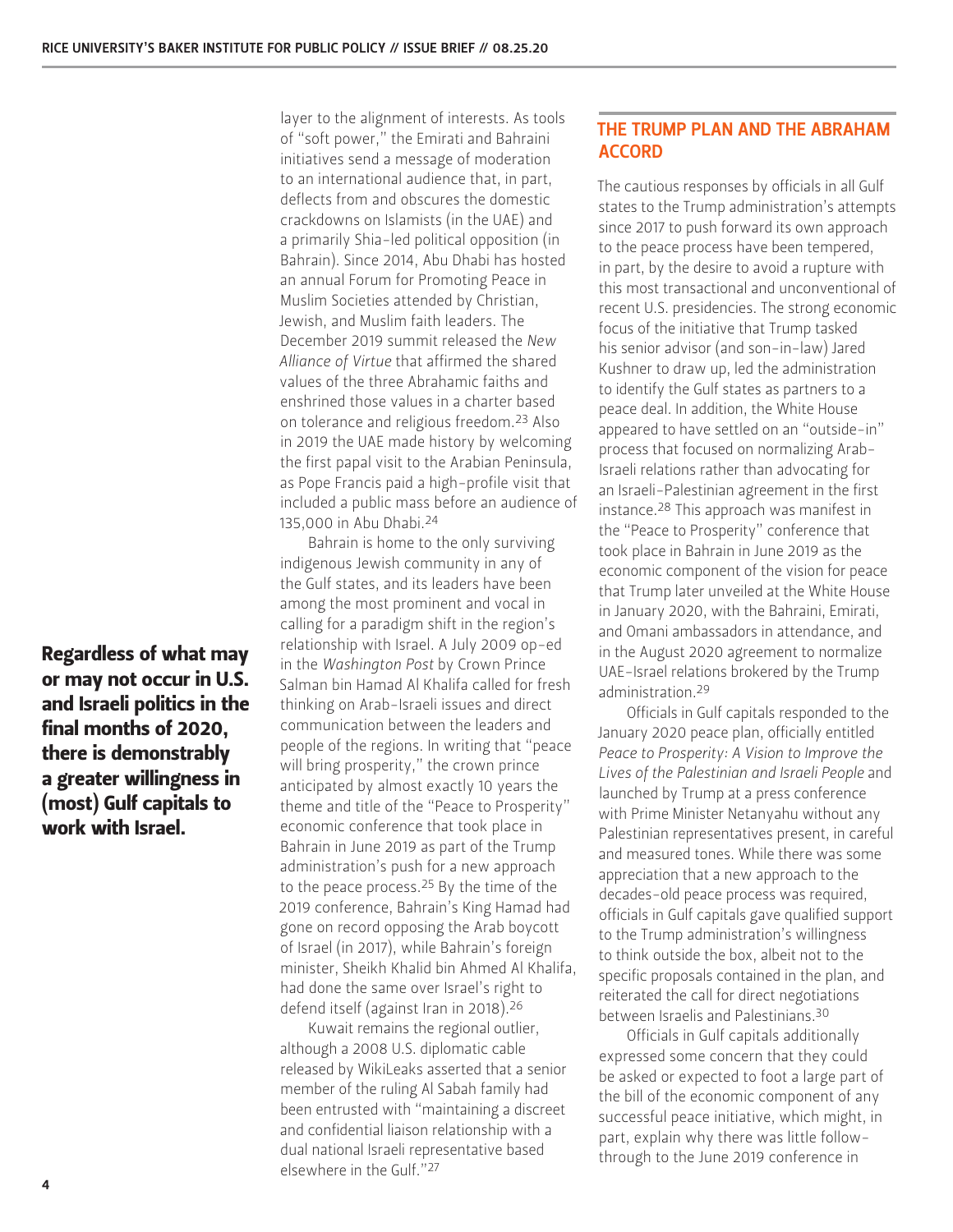Bahrain. With all six economies hit hard by the spread of Covid-19 and the fall in energy prices in 2020, the coronavirus pandemic has exposed economic vulnerabilities and created new fragilities in the Gulf states. Decision-makers in the Gulf are likely to focus more on domestic rather than regional spending priorities in a "post-Covid" era, and the multiple uncertainties mean that Gulf actors may refrain from any further moves until the political and economic landscape becomes clearer.

The need to balance their careful diplomatic non-rejection of the plan with domestic and regional media and public criticism of its perceived imbalance in favor of Israeli interests led representatives of all six Gulf states to sign statements by the Arab League and Organization of the Islamic Conference (OIC) that rejected the plan and restated their support for Palestine.31 Symbolically, given Saudi Arabia's role in the Muslim world, the emergency meeting of the OIC took place in Jeddah, and its statement, adopted unanimously, declared categorically that the Trump plan "lacks the minimum requirements of justice and destroys the foundations of peace."32

Regardless of what may or may not occur in U.S. and Israeli politics in the final months of 2020, there is demonstrably a greater willingness in (most) Gulf capitals to work with Israel, and to do so openly, as well as to work with the Palestinian leadership and with the U.S. to support a breakthrough in the peace process. The August 2020 announcement of the Israel-UAE plan to normalize ties did not elicit any diplomatic backlash in other Gulf states, with Bahrain and Oman going on record to support the deal. The Saudi foreign minister, Prince Faisal bin Farhan Al Saud, restated the Kingdom's support for the 2002 Arab Peace Initiative and the importance of basing a peace agreement on international parameters. However, he qualified this by adding that the Israel-UAE deal "could be viewed as positive" if it suspended unilateral Israeli actions on annexation.33

Such nuanced reactions were hardly a surprise as the agreement formalized the already existing and barely concealed informal connections that extend to varying

degrees across five of the six Gulf states.<sup>34</sup> To the extent that there was a backlash to the prospect of normalization, it was concentrated in media and social media commentary, including in Saudi Arabia, and in statements of opposition by civil society organizations and public intellectuals in other Gulf states.35 In addition, the lack of an immediate statement from the Arab League, in contrast to its rapid February 2020 rejection of the Trump plan, is likely a reflection of the challenge it now faces, given the breaking of the regional consensus by such a prominent and powerful member as the UAE.

The so-called "Abraham Accord" between Israel and the UAE nevertheless represents a departure from the "land for peace" principle at the heart of the Arab Peace Initiative. It also represents a break in the consensus (at least on paper, if not always in practice) that a comprehensive peace agreement would precede any formal normalization with Israel. Like Trump's "Peace to Prosperity" plan earlier in 2020, it has upended years of settled precedent on the contours of a deal to end the Israeli-Palestinian conflict and establishes new parameters whose durability may outlast the Trump administration and complicate any effort to reengage in Arab-Israeli negotiations later on. Moreover, any suggestion that the Abraham Accord has traded annexation for normalization is facile at best, as the threat of annexation has merely been suspended and remains on the table. In any case, it is also inconsistent with the long-established principle of land for peace.36

Key issues remain unresolved for any serious push for a meaningful peace settlement, whether in a second Trump term or a Joe Biden presidency. Political dynamics in Israel and the U.S. may make the threat of annexation of parts of the West Bank either more or less likely, depending on how they evolve. However, should annexation occur, it would likely suspend, if not halt, the process of Emirati normalization with Israel and place all Gulf leaders in a position where they would have to take a direct stance most have tried to avoid. The ongoing political uncertainty in Israel and the November 2020 presidential election in the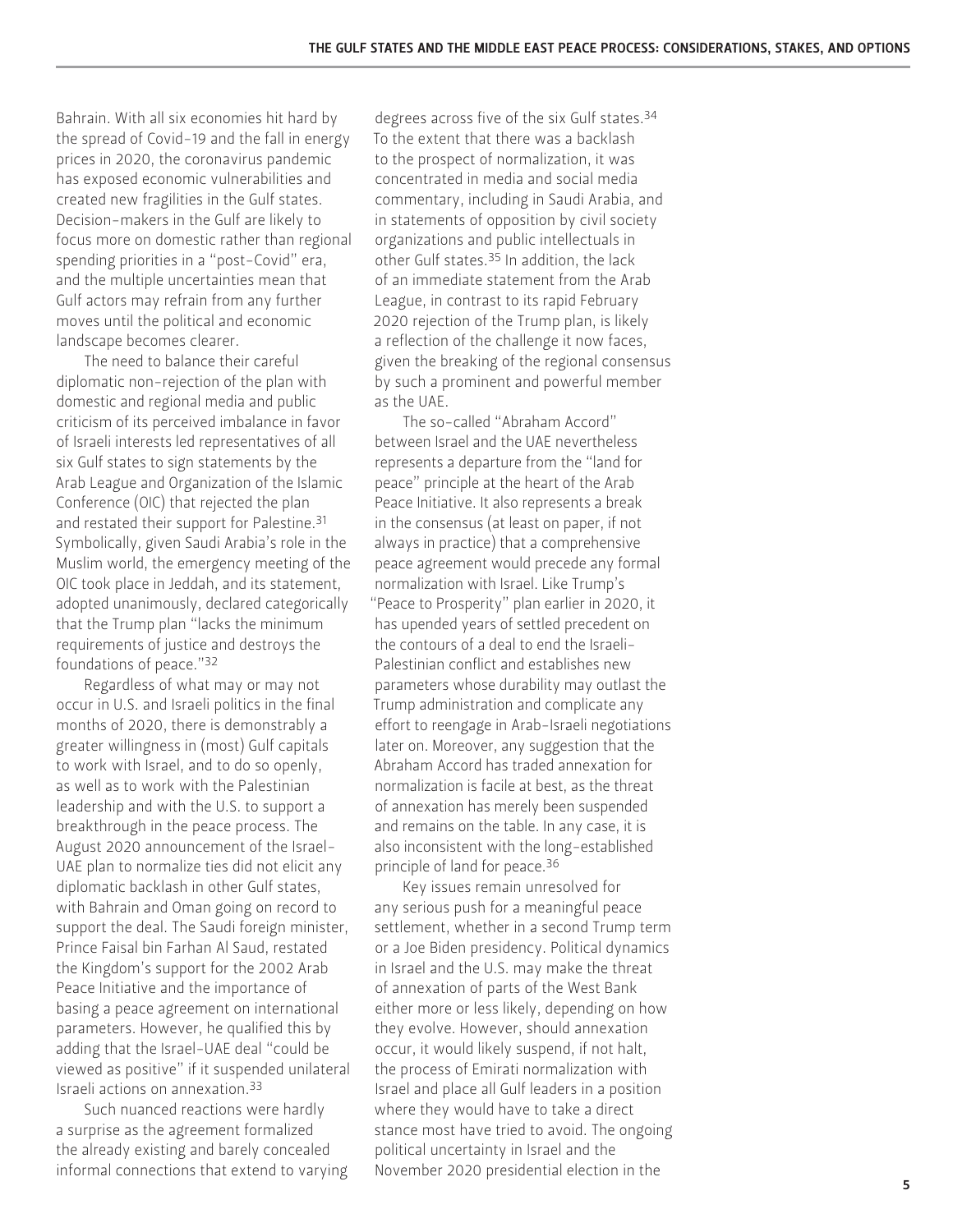U.S. may mean that officials in the Gulf will adopt a "wait-and-see" approach and push any further policy initiatives to 2021.

#### ENDNOTES

1. Martin A. Weiss, "Arab League Boycott of Israel," *Congressional Research Service*, August 25, 2017, 3, [https://fas.org/sgp/crs/](https://fas.org/sgp/crs/mideast/RL33961.pdf) [mideast/RL33961.pdf](https://fas.org/sgp/crs/mideast/RL33961.pdf).

2. Hassan Hamdan al-Alkim, *The Foreign Policy of the United Arab Emirates* (London: Saqi Books, 1975), 175.

3. Neil Partrick, "Kuwait's Foreign Policy (1961-1977): Non-Alignment, Ideology and the Pursuit of Security" (Ph.D. diss., London School of Economics and Political Science, 2006), 131, [http://etheses.lse.ac.uk/3164/.](http://etheses.lse.ac.uk/3164/)

4. "Saudis Will Pay for Repairs on Iraq's Reactor," *New York Times*, July 17, 1981, [https://www.nytimes.com/1981/07/17/](https://www.nytimes.com/1981/07/17/world/saudis-will-pay-for-repairs-on-iraq-s-reactor.html) [world/saudis-will-pay-for-repairs-on](https://www.nytimes.com/1981/07/17/world/saudis-will-pay-for-repairs-on-iraq-s-reactor.html)[iraq-s-reactor.html.](https://www.nytimes.com/1981/07/17/world/saudis-will-pay-for-repairs-on-iraq-s-reactor.html)

5. Martin Indyk, "Watershed in the Middle East," *Foreign Affairs* 71, no. 1 (1992) 81, [https://www.foreignaffairs.com/articles/](https://www.foreignaffairs.com/articles/iraq/1992-02-01/watershed-middle-east) [iraq/1992-02-01/watershed-middle-east](https://www.foreignaffairs.com/articles/iraq/1992-02-01/watershed-middle-east).

6. Elaine Sciolino, "Saudis and 5 Other Gulf Nations Will Ease Their Boycott of Israel," *New York Times*, October 1, 1994, [https://](https://www.nytimes.com/1994/10/01/world/saudis-and-5-other-gulf-nations-will-ease-their-boycott-of-israel.html) [www.nytimes.com/1994/10/01/world/](https://www.nytimes.com/1994/10/01/world/saudis-and-5-other-gulf-nations-will-ease-their-boycott-of-israel.html) [saudis-and-5-other-gulf-nations-will](https://www.nytimes.com/1994/10/01/world/saudis-and-5-other-gulf-nations-will-ease-their-boycott-of-israel.html)[ease-their-boycott-of-israel.html.](https://www.nytimes.com/1994/10/01/world/saudis-and-5-other-gulf-nations-will-ease-their-boycott-of-israel.html) Prince Bandar is the father of both the current Saudi ambassador to the United States, Princess Reema bint Bandar Al Saud, and the current Saudi ambassador to the United Kingdom, Prince Khalid bin Bandar Al Saud.

7. Robert H. Pelletreau, Jr., John Page, Jr., Joseph A. Kechichian, Georgie Anne Geyer, Christine Eickelman, and Michael Collins Dunn, "Symposium: Contemporary Oman and U.S.-Oman Relations," *Middle East Policy* 4, no. 3 (1996) 2, [https://mepc.org/](https://mepc.org/node/4815) [node/4815.](https://mepc.org/node/4815)

8. Kristian Coates Ulrichsen, "Israel and the Arab Gulf States: Drivers and Directions of Change," *Baker Institute for Public Policy Research Paper*, 2016, 9-10, [https://www.bakerinstitute.org/media/files/](https://www.bakerinstitute.org/media/files/research_document/13eaaa71/CME-pub-GCCIsrael-090716.pdf) [research\\_document/13eaaa71/CME-pub-](https://www.bakerinstitute.org/media/files/research_document/13eaaa71/CME-pub-GCCIsrael-090716.pdf)[GCCIsrael-090716.pdf.](https://www.bakerinstitute.org/media/files/research_document/13eaaa71/CME-pub-GCCIsrael-090716.pdf)

9. Clive Jones and Yoel Guzansky, *Fraternal Enemies: Israel and the Gulf Monarchies* (London: Hurst & Co, 2019), 77.

10. Aaron David Miller, "How Israel and the Arab World Are Making Peace Without a Peace Deal," *Politico*, May 27, 2020, [https://www.politico.com/news/](https://www.politico.com/news/magazine/2020/05/27/israel-arab-peace-netanyahu-282727) [magazine/2020/05/27/israel-arab-peace](https://www.politico.com/news/magazine/2020/05/27/israel-arab-peace-netanyahu-282727)[netanyahu-282727.](https://www.politico.com/news/magazine/2020/05/27/israel-arab-peace-netanyahu-282727)

11. William J. Burns, *The Back Channel: American Diplomacy in a Disordered World* (London: Hurst & Co, 2019), 386.

12. Adam Entous, "Donald Trump's New World Order," *The New Yorker*, June 18, 2018, [https://www.newyorker.com/](https://www.newyorker.com/magazine/2018/06/18/donald-trumps-new-world-order) [magazine/2018/06/18/donald-trumps](https://www.newyorker.com/magazine/2018/06/18/donald-trumps-new-world-order)[new-world-order](https://www.newyorker.com/magazine/2018/06/18/donald-trumps-new-world-order).

13. "Palestinians Must Make Peace with Israel or Shut Up, Saudi Crown Prince Said to Tell U.S. Jews," *Times of Israel*, April 29, 2018, [https://www.timesofisrael.com/](https://www.timesofisrael.com/palestinians-must-make-peace-or-shut-up-saudi-crown-prince-said-to-tel) [palestinians-must-make-peace-or-shut](https://www.timesofisrael.com/palestinians-must-make-peace-or-shut-up-saudi-crown-prince-said-to-tel)[up-saudi-crown-prince-said-to-tell-us](https://www.timesofisrael.com/palestinians-must-make-peace-or-shut-up-saudi-crown-prince-said-to-tel)[jews/;](https://www.timesofisrael.com/palestinians-must-make-peace-or-shut-up-saudi-crown-prince-said-to-tel) David Ottaway, *The King's Messenger: Prince Bandar bin Sultan and America's Tangled Relationship with Saudi Arabia* (New York: Walker and Company, 2008), 187.

14. Ian Black, "Netanyahu's Oman Talks Shed New Light on Israel's Ties with the Gulf," *LSE Middle East Center Blog*, London School of Economics and Political Science, October 29, 2018, [https://blogs.lse.ac.uk/](https://blogs.lse.ac.uk/mec/2018/10/29/netanyahus-oman-talks-shed-new-light-on-israels-ties-with-the) [mec/2018/10/29/netanyahus-oman](https://blogs.lse.ac.uk/mec/2018/10/29/netanyahus-oman-talks-shed-new-light-on-israels-ties-with-the)[talks-shed-new-light-on-israels-ties](https://blogs.lse.ac.uk/mec/2018/10/29/netanyahus-oman-talks-shed-new-light-on-israels-ties-with-the)[with-the-gulf/.](https://blogs.lse.ac.uk/mec/2018/10/29/netanyahus-oman-talks-shed-new-light-on-israels-ties-with-the)

15. "Israeli Deputy Premier Begins Rare Qatar Visit," *Reuters*, January 29, 2007, [https://www.reuters.com/](https://www.reuters.com/article/us-israel-qatar-peres/israeli-deputy-premier-begins-rare-qatar-visit-idUSL2975296720070129) [article/ us-israel-qatar-peres/israeli](https://www.reuters.com/article/us-israel-qatar-peres/israeli-deputy-premier-begins-rare-qatar-visit-idUSL2975296720070129)[deputy-premier-begins-rare-qatar](https://www.reuters.com/article/us-israel-qatar-peres/israeli-deputy-premier-begins-rare-qatar-visit-idUSL2975296720070129)[visit-idUSL2975 296720070129](https://www.reuters.com/article/us-israel-qatar-peres/israeli-deputy-premier-begins-rare-qatar-visit-idUSL2975296720070129); "Livni Speaks at Qatar Conference," *Al Jazeera*, April 14, 2008, [https://www.aljazeera.](https://www.aljazeera.com/news/middleeast/2008/04/20086150224965809.html) [com/news/ middleeast/2008/04/](https://www.aljazeera.com/news/middleeast/2008/04/20086150224965809.html)  [20086150224965809.html.](https://www.aljazeera.com/news/middleeast/2008/04/20086150224965809.html)

16. "Mossad Chief Visited Doha, Urged Qatar to Continue Hamas Financial Aid," *Haaretz*, February 24, 2020, [https://www.](https://www.haaretz.com/middle-east-news/.premium-netanyahu-israel-mossad-chief-doha-qatar-continue-hamas-gaza-money-transfer-1.8564993) [haaretz.com/middle-east-news/.premium](https://www.haaretz.com/middle-east-news/.premium-netanyahu-israel-mossad-chief-doha-qatar-continue-hamas-gaza-money-transfer-1.8564993)[netanyahu-israel-mossad-chief-doha](https://www.haaretz.com/middle-east-news/.premium-netanyahu-israel-mossad-chief-doha-qatar-continue-hamas-gaza-money-transfer-1.8564993)[qatar-continue-hamas-gaza-money](https://www.haaretz.com/middle-east-news/.premium-netanyahu-israel-mossad-chief-doha-qatar-continue-hamas-gaza-money-transfer-1.8564993)[transfer-1.8564993](https://www.haaretz.com/middle-east-news/.premium-netanyahu-israel-mossad-chief-doha-qatar-continue-hamas-gaza-money-transfer-1.8564993).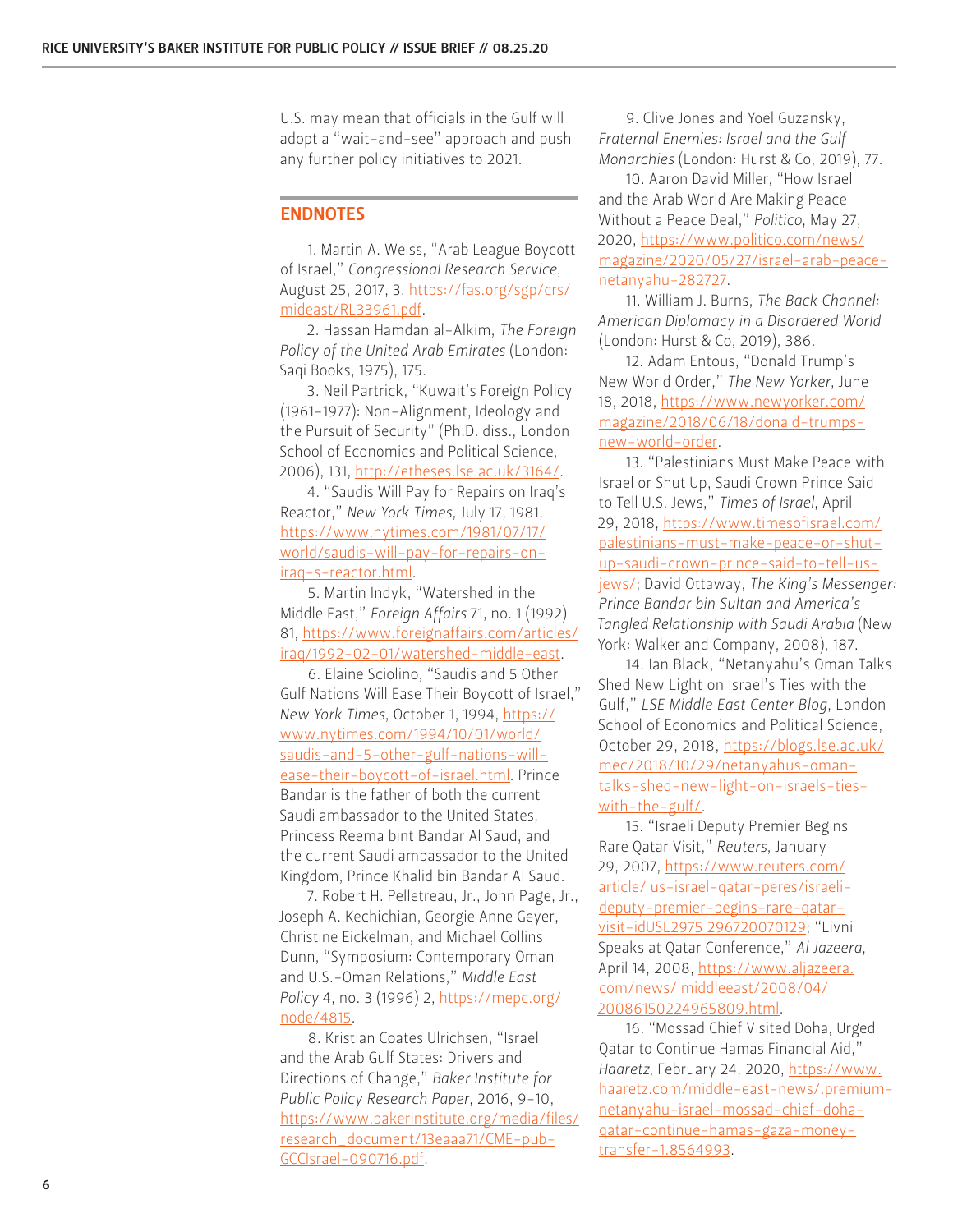17. Gawdat Bahgat, "Saudi Arabia and the Arab-Israeli Peace Process," *Middle East Policy* 14, no. 3 (2007): 54-55, [https://mepc.](https://mepc.org/journal/saudi-arabia-and-arab-israeli-peace-process) [org/journal/saudi-arabia-and-arab-israeli](https://mepc.org/journal/saudi-arabia-and-arab-israeli-peace-process)[peace-process](https://mepc.org/journal/saudi-arabia-and-arab-israeli-peace-process).

18. "Saudi King Salman Concludes 'Jerusalem Summit' in Dhahran," *Al Arabiya*, April 15, 2018, [https://english.alarabiya.net/](https://english.alarabiya.net/en/News/gulf/2018/04/15/Saudi-King-Salman-inaugurates-Jerusalem-Summit-in-Dhahran.html) [en/News/gulf/2018/04/15/Saudi-King-](https://english.alarabiya.net/en/News/gulf/2018/04/15/Saudi-King-Salman-inaugurates-Jerusalem-Summit-in-Dhahran.html)[Salman-inaugurates-Jerusalem-Summit](https://english.alarabiya.net/en/News/gulf/2018/04/15/Saudi-King-Salman-inaugurates-Jerusalem-Summit-in-Dhahran.html)[in-Dhahran.html.](https://english.alarabiya.net/en/News/gulf/2018/04/15/Saudi-King-Salman-inaugurates-Jerusalem-Summit-in-Dhahran.html)

19. Akiva Eldar, "What Saudi Arabia Can Offer Israel," *Al-Monitor*, July 28, 2016, [https://www.al-monitor.com/pulse/](https://www.al-monitor.com/pulse/originals/2016/07/saudi-arabia-egypt-visit-jerusalem-arab-peace-initiative.html) [originals/2016/07/saudi-arabia-egypt](https://www.al-monitor.com/pulse/originals/2016/07/saudi-arabia-egypt-visit-jerusalem-arab-peace-initiative.html)[visit-jerusalem-arab-peace-initiative.html](https://www.al-monitor.com/pulse/originals/2016/07/saudi-arabia-egypt-visit-jerusalem-arab-peace-initiative.html).

20. Hagar Shezaf and Rori Donaghy, "Israel Eyes Improved Ties with Gulf States after 'Foothold' Gained in UAE," *Middle East Eye*, January 19, 2016, [https://www.](https://www.middleeasteye.net/news/israel-eyes-improved-ties-gulf-states-after-foothold-gained-uae) [middleeasteye.net/news/israel-eyes](https://www.middleeasteye.net/news/israel-eyes-improved-ties-gulf-states-after-foothold-gained-uae)[improved-ties-gulf-states-after-foothold](https://www.middleeasteye.net/news/israel-eyes-improved-ties-gulf-states-after-foothold-gained-uae)[gained-uae](https://www.middleeasteye.net/news/israel-eyes-improved-ties-gulf-states-after-foothold-gained-uae).

21. Rori Donaghy, "Abu Dhabi Announces Launch of Israeli-Installed Mass Surveillance System," *Open Democracy*, July 15, 2016, [https://www.opendemocracy.net/en/](https://www.opendemocracy.net/en/north-africa-west-asia/abu-dhabi-announces-launch-of-israeli-installed-mass-surveillance-system/) [north-africa-west-asia/abu-dhabi](https://www.opendemocracy.net/en/north-africa-west-asia/abu-dhabi-announces-launch-of-israeli-installed-mass-surveillance-system/)[announces-launch-of-israeli-installed](https://www.opendemocracy.net/en/north-africa-west-asia/abu-dhabi-announces-launch-of-israeli-installed-mass-surveillance-system/)[mass-surveillance-system/;](https://www.opendemocracy.net/en/north-africa-west-asia/abu-dhabi-announces-launch-of-israeli-installed-mass-surveillance-system/) David Kirkpatrick and Azam Ahmed, "Hacking a Prince, an Emir and a Journalist to Impress a Client," *New York Times*, August 31, 2018, [https://www.nytimes.com/2018/08/31/](https://www.nytimes.com/2018/08/31/world/middleeast/hacking-united-arab-emirates-nso-group.html) [world/middleeast/hacking-united-arab](https://www.nytimes.com/2018/08/31/world/middleeast/hacking-united-arab-emirates-nso-group.html)[emirates-nso-group.html.](https://www.nytimes.com/2018/08/31/world/middleeast/hacking-united-arab-emirates-nso-group.html)

22. Ronen Bergman and Ben Hubbard, "Israel Announces Partnership with UAE, Which Throws Cold Water on It," *New York Times*, June 25, 2020, [https://www.nytimes.](https://www.nytimes.com/2020/06/25/world/middleeast/israel-united-arab-emirates-coronavirus.html) [com/2020/06/25/world/middleeast/israel](https://www.nytimes.com/2020/06/25/world/middleeast/israel-united-arab-emirates-coronavirus.html)[united-arab-emirates-coronavirus.html.](https://www.nytimes.com/2020/06/25/world/middleeast/israel-united-arab-emirates-coronavirus.html)

23. "Initiative for the Charter of the New Alliance of Virtue," Alliance of Virtue, 2019, [https://www.allianceofvirtues.com/english/](https://www.allianceofvirtues.com/english/charter.asp) [charter.asp](https://www.allianceofvirtues.com/english/charter.asp).

24. Callista Gingrich, "US Vatican Ambassador: Pope's Historic UAE Visit Advances Religious Freedom and Tolerance," *Fox News*, February 9, 2019, [https://www.](https://www.foxnews.com/opinion/u-s-vatican-ambassador-popes-historic-uae-visit-advances-religious-freedom-and-tolerance) [foxnews.com/opinion/u-s-vatican](https://www.foxnews.com/opinion/u-s-vatican-ambassador-popes-historic-uae-visit-advances-religious-freedom-and-tolerance)[ambassador-popes-historic-uae-visit](https://www.foxnews.com/opinion/u-s-vatican-ambassador-popes-historic-uae-visit-advances-religious-freedom-and-tolerance)[advances-religious-freedom-and-tolerance.](https://www.foxnews.com/opinion/u-s-vatican-ambassador-popes-historic-uae-visit-advances-religious-freedom-and-tolerance)

25. Salman bin Hamad Al Khalifa, "Arabs Need to Talk to the Israelis," *Washington Post*, July 16, 2009, [https://www.](https://www.washingtonpost.com/wp-dyn/content/article/2009/07/16/AR2009071602737.html) [washingtonpost.com/wp-dyn/content/](https://www.washingtonpost.com/wp-dyn/content/article/2009/07/16/AR2009071602737.html) [article/2009/07/16/AR2009071602737.html](https://www.washingtonpost.com/wp-dyn/content/article/2009/07/16/AR2009071602737.html).

26. Dov Lieber, "Bahrain's King Opposes Arab Boycott of Israel, Jewish Leader Says," *Times of Israel*, September 18, 2017, [https://](https://www.timesofisrael.com/bahrains-king-opposes-arab-boycott-of-israel-jewish-leader-says/) [www.timesofisrael.com/bahrains-king](https://www.timesofisrael.com/bahrains-king-opposes-arab-boycott-of-israel-jewish-leader-says/)[opposes-arab-boycott-of-israel-jewish](https://www.timesofisrael.com/bahrains-king-opposes-arab-boycott-of-israel-jewish-leader-says/)[leader-says/](https://www.timesofisrael.com/bahrains-king-opposes-arab-boycott-of-israel-jewish-leader-says/); "Arab Gulf Country of Bahrain: Israel Has 'Right' to Defend Itself Against Iran," *Associated Press*, May 10, 2018, [https://www.haaretz.com/middle-east](https://www.haaretz.com/middle-east-news/bahrain-defends-israel-s-right-to-defend-itself-against-iran-1.6075271)[news/bahrain-defends-israel-s-right-to](https://www.haaretz.com/middle-east-news/bahrain-defends-israel-s-right-to-defend-itself-against-iran-1.6075271)[defend-itself-against-iran-1.6075271](https://www.haaretz.com/middle-east-news/bahrain-defends-israel-s-right-to-defend-itself-against-iran-1.6075271).

27. "Response to Request for Information on Kuwaiti Leadership Dynamics," September 1, 2008, [https://wikileaks.org/plusd/](https://wikileaks.org/plusd/cables/08KUWAIT934_a.html) [cables/08KUWAIT934\\_a.html](https://wikileaks.org/plusd/cables/08KUWAIT934_a.html).

28. Kristin Smith Diwan, "The Manama Workshop and the Course of Normalization in the Gulf," Arab Gulf States Institute in Washington, July 3, 2019, [https://agsiw.org/](https://agsiw.org/the-manama-workshop-and-the-course-of-normalization-in-the-gulf/) [the-manama-workshop-and-the-course](https://agsiw.org/the-manama-workshop-and-the-course-of-normalization-in-the-gulf/)[of-normalization-in-the-gulf/](https://agsiw.org/the-manama-workshop-and-the-course-of-normalization-in-the-gulf/).

29. Oliver Holmes, Sufian Taha, Hazem Balousha, and Chris McGreal, "Trump Unveils Middle East Peace Plan With No Palestinian Support," *The Guardian*, January 25, 2020, [https://www.theguardian.com/world/2020/](https://www.theguardian.com/world/2020/jan/28/donald-trump-middle-east-peace-plan-israel-netanyahu-palestinians) [jan/28/donald-trump-middle-east-peace](https://www.theguardian.com/world/2020/jan/28/donald-trump-middle-east-peace-plan-israel-netanyahu-palestinians)[plan-israel-netanyahu-palestinians](https://www.theguardian.com/world/2020/jan/28/donald-trump-middle-east-peace-plan-israel-netanyahu-palestinians); "Will U.S.-Brokered Agreement between UAE and Israel Be a Regional Gamechanger?" *Atlantic Council* (blog), August 13, 2020, [https://](https://www.atlanticcouncil.org/blogs/new-atlanticist/will-us-brokered-agreement-between-uae-and-isr) [www.atlanticcouncil.org/blogs/new](https://www.atlanticcouncil.org/blogs/new-atlanticist/will-us-brokered-agreement-between-uae-and-isr)[atlanticist/will-us-brokered-agreement](https://www.atlanticcouncil.org/blogs/new-atlanticist/will-us-brokered-agreement-between-uae-and-isr)[between-uae-and-israel-be-a-regional](https://www.atlanticcouncil.org/blogs/new-atlanticist/will-us-brokered-agreement-between-uae-and-isr)[gamechanger/.](https://www.atlanticcouncil.org/blogs/new-atlanticist/will-us-brokered-agreement-between-uae-and-isr)

30. Hussein Ibish, "Gulf Countries Strike a Delicate Balance on Trump's Israeli-Palestinian Proposal," Arab Gulf States Institute in Washington, January 31, 2020, [https://agsiw.org/gulf-countries-strike](https://agsiw.org/gulf-countries-strike-a-delicate-balance-on-trumps-israeli-palestinian-proposal/)[a-delicate-balance-on-trumps-israeli](https://agsiw.org/gulf-countries-strike-a-delicate-balance-on-trumps-israeli-palestinian-proposal/)[palestinian-proposal/](https://agsiw.org/gulf-countries-strike-a-delicate-balance-on-trumps-israeli-palestinian-proposal/).

31. "Arab League Rejects Trump's Middle East Plan," *Al Jazeera*, February 1, 2020, [https://www.aljazeera.com/news/2020/02/](https://www.aljazeera.com/news/2020/02/arab-league-holds-emergency-meeting-trump-plan-200201105251740.html) [arab-league-holds-emergency-meeting](https://www.aljazeera.com/news/2020/02/arab-league-holds-emergency-meeting-trump-plan-200201105251740.html)[trump-plan-200201105251740.html;](https://www.aljazeera.com/news/2020/02/arab-league-holds-emergency-meeting-trump-plan-200201105251740.html)